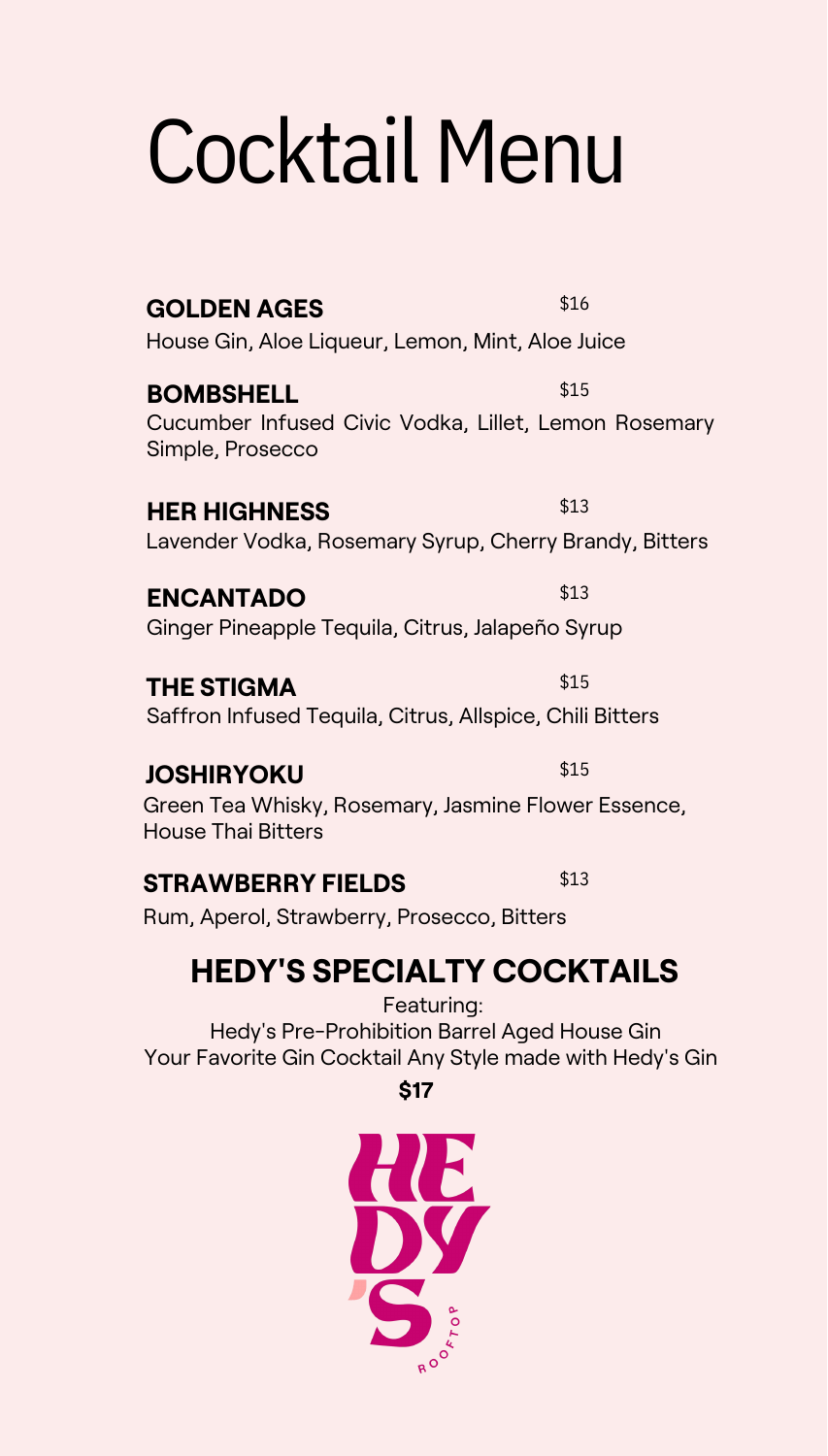### Beer + Wine **BEER \$9**

 Union Brewing, DC **DIVINE IPA**

 Pilsner, Denizens Brewing Co., MD **BORN BOHEMIAN**

 **MANOR HILL GRISETTE** Farmhouse Ale, Manor Hill, MD

 **MOCO BLOOD ORANGE** Seltzer, Denizens Brewing Co., MD

#### **WINES BY THE GLASS \$12**

 **SPARKLING | TERRA SERENA** Piu Frizzante, Italy

 **WHITE | BEL-AIR BEAUJOLIAS**

Chardonnay, France

 **ROSE | DESCOMBE** Rose, France

#### **RED | CARDINALICES**

Cotes du Rhone, France

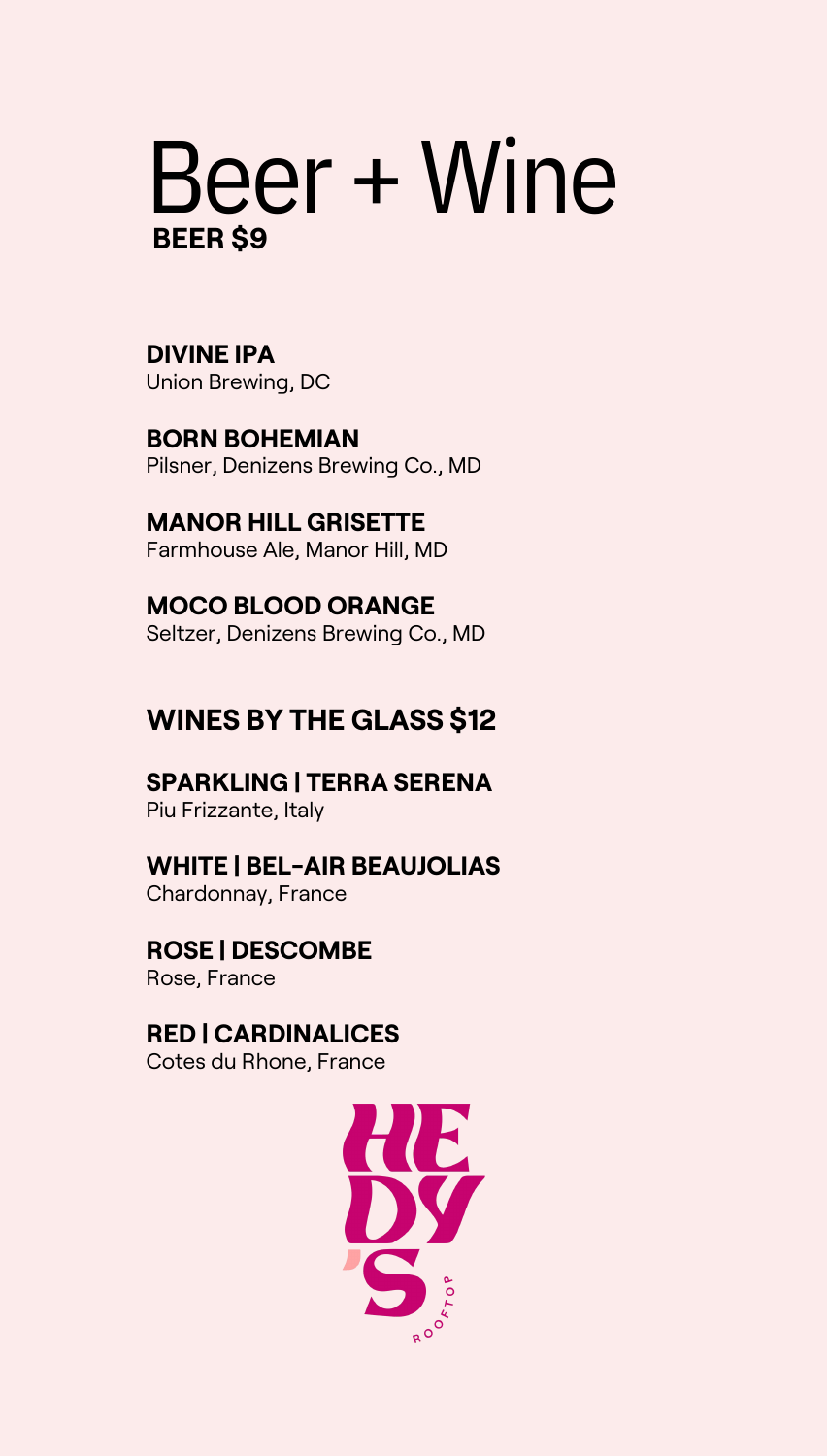## Spirits

#### **VODKA**

Ketel One Grey Goose Tito's Handmade **Civic** 

#### **GIN**

Bombay Sapphire **Tanqueray Beefeater Bluecoat** 

#### **RUM**

Bacardi Don Q Appleton Estate Sailor Jerry's

#### **BOURBON/WHISKEY**

Maker's Mark Bourbon Jack Daniel's Tennessee Woodford Reserve